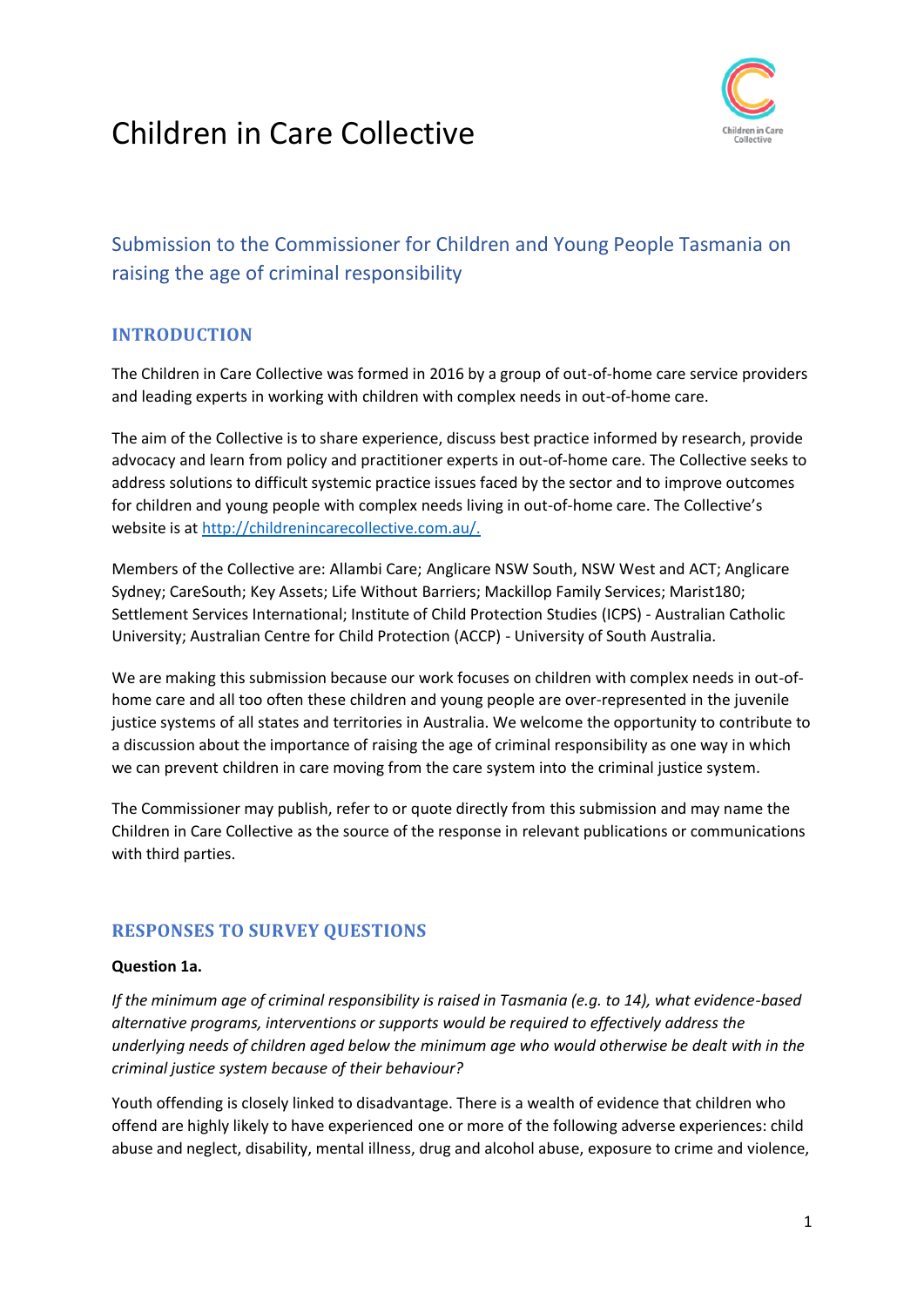or homelessness. Punishment of a child in these circumstances, where the question of intent cannot be established, is not justified nor does it help prevent recurrence.

Disability organisations, for example, have argued that 'the high incarceration rate for children with disability is due to the failures in mental health, child protection, housing, disability and community service systems to provide appropriate assessment and supports' (Senate Standing Committee on Community Affairs, *Protecting vulnerable children: A national challenge* (2005) chapter 5 cited in Australian Human Rights Commission *Review of the age of criminal responsibility* Submission to the Council of Attorneys-General Age of Criminal Responsibility Working Group, February 2020).

The underlying needs and disadvantages of children are best addressed through investment in family support, early intervention and therapeutic/diversionary services to address the risk factors that lead to offending behaviour. The Tasmanian Child and Youth Wellbeing Framework provides a more appropriate systems framework for this work than the criminal justice system, enabling as it does support for the holistic needs of the child, the underlying causes of their offending, and the needs of their family and communities.

It is the Children in Care Collective's submission that there are a range of evidence-based programs already employed in numerous jurisdictions of Australia to divert children in their early years of adolescence from the criminal justice system. These programs often help children and families to work together to address the underlying risk factors that lead to offending behaviour and include:

- In NSW, the New Street Adolescent Services, an early intervention program delivered by NSW Health targeted to address harmful sexual behaviours displayed by children aged 10-17 years. This program has an evidence informed model of operation that involves working with the entire family unit. A 2014 evaluation of the New Street Services by KPMG found that the service has achieved significant outcomes with young people and their families, with positive impacts for both individuals and the child protection system as a whole. The evaluation included a cost benefit analysis, which identified a significant net economic benefit attached to the completion of New Street compared to all alternative scenarios. 1
- Youth on Track, a program delivered by the NSW Department of Justice, is an early intervention scheme for children aged 10-17 that identifies and responds to young people at risk of long term involvement in the criminal justice system.
- The Rural Residential Rehabilitation Adolescent Alcohol and Other Drugs Services in Dubbo and Coffs Harbour NSW target young people aged between 13 and 18, both male and female, who are client of Youth Justice NSW and have a history of significant alcohol and other drug use and offending behaviour. 2
- The Panyappi Indigenous Youth Mentoring Program from South Australia is an early intervention program targeting Indigenous youths aged between  $10 - 18$  years who are at risk or are in the early stages of contact with the youth justice system. The program employs full-time mentors

*Diversionary Programs in New South Wales* [available online at

<sup>1</sup> KPMG, 2014. *Evaluation of New Street Adolescent Services Health and Human Services Advisory* [available online at<https://www.health.nsw.gov.au/parvan/hsb/documents/new-street-evaluation-report.pdf> ] <sup>2</sup> Legislative Assembly of New South Wales, Law and Safety Committee 2018 *The Adequacy of Youth* 

[https://www.parliament.nsw.gov.au/ladocs/inquiries/2464/Report%20Adequacy%20of%20Youth%20Diversio](https://www.parliament.nsw.gov.au/ladocs/inquiries/2464/Report%20Adequacy%20of%20Youth%20Diversionary%20Programs%20in%20NSW.PDF) [nary%20Programs%20in%20NSW.PDF](https://www.parliament.nsw.gov.au/ladocs/inquiries/2464/Report%20Adequacy%20of%20Youth%20Diversionary%20Programs%20in%20NSW.PDF) ]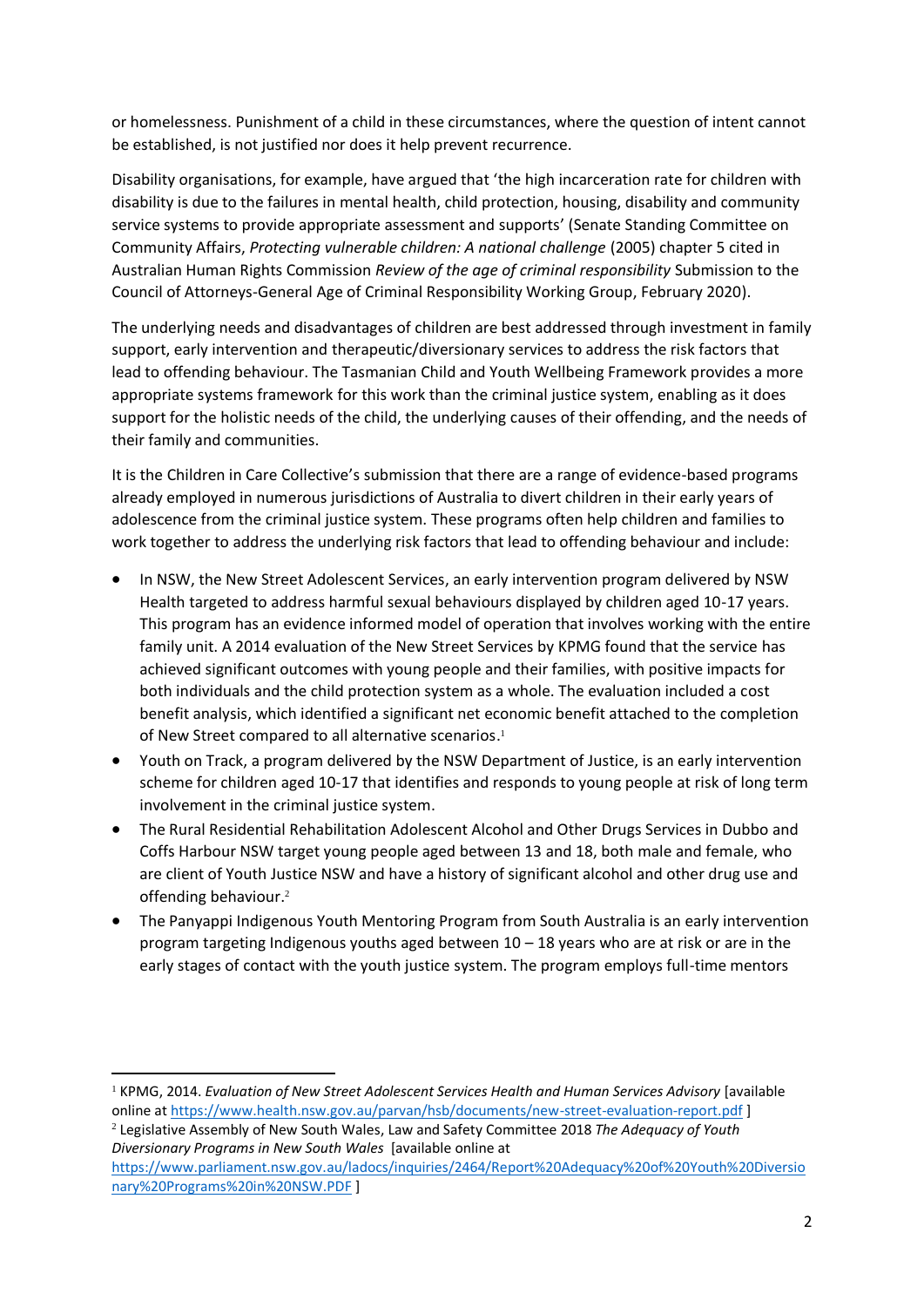with low caseloads to allow mentors to engage intensively with the youths to build voluntary relationships of trust. 3

• The Tiwi Islands Youth Development and Diversion Unit offers young people aged 10-17 the opportunity to forego a criminal record in exchange for agreeing to comply with beneficial voluntary conditions such as participating in a youth justice conference, issuing apologies to the victim, attending school and undertaking community service. 4

In addition, some promising practices and case examples of prevention and early intervention programs for Indigenous young people have been identified by Higgins and Davis. Their 2014 report identifies the following effective practices:

- programs that are designed for the right participants and address identified risk factors
- adequately resourced interventions that are based on clear program logic
- family-based programs, including behavioural parent training
- community involvement and engagement (including Indigenous-specific programs where possible)
- cultural appropriateness and cultural competence at all levels of program design and delivery
- effective collaboration across organisations and between Indigenous and non-Indigenous individuals and communities
- addressing multiple and complex needs by adopting a holistic and comprehensive approach.<sup>5</sup>

#### **Question 1b.**

*Should there be a separate minimum age of detention? If the minimum age of criminal responsibility is raised (e.g. to 14), should a higher minimum age of detention be introduced (e.g. 16)? If this was to occur, what evidence-based alternative programs, interventions or supports would be required for those children aged below the minimum age of detention?*

The United Nations Committee on the Rights of the Child General Comment 24 (2019) makes it clear that the leading principles for the deprivation of liberty of any child are: (a) the arrest, detention or imprisonment of a child is to be used only in conformity with the law, only as a measure of last resort and for the shortest appropriate period of time; and (b) no child is to be deprived of his or her liberty unlawfully or arbitrarily. The UNCRC also states that children should not held in transportation or in police cells, except as a measure of last resort and for the shortest period of time, and that they are not held with adults, except where that is in their best interests.

Alternatives to the detention of any child should include increased investment in and implementation of therapeutic programs and strategies that seek to address the root causes rather than symptoms of disadvantage and prevent children coming into contact with the criminal justice

<https://www.aic.gov.au/sites/default/files/2020-05/Indigenous-Youth-Justice-Programs-Evaluation.pdf> ]

<sup>5</sup> Higgins D and Davis K, 2014. Law and justice: prevention and early intervention programs for Indigenous youth *Resource sheet no. 34, Closing the Gap Clearinghouse*, Canberra: Australian Institute of Health and Welfare & Melbourne: Australian Institute of Family Studies [available online at <https://aifs.gov.au/publications/law-and-justice> ]

<sup>3</sup> Ware V-A, 2013. Mentoring programs for Indigenous youth at risk *Resource sheet no 22, Closing the Gap Clearinghouse*, Australian Institute of Health and Welfare [available online at <https://aifs.gov.au/publications/mentoring-programs-indigenous-youth-risk> ]

<sup>4</sup> Stewart J, Hedwards B, Richards K, Willis M and Higgins D 2014 Indigenous youth justice programs evaluation *Special report, Australian Institute of Criminology* [available online at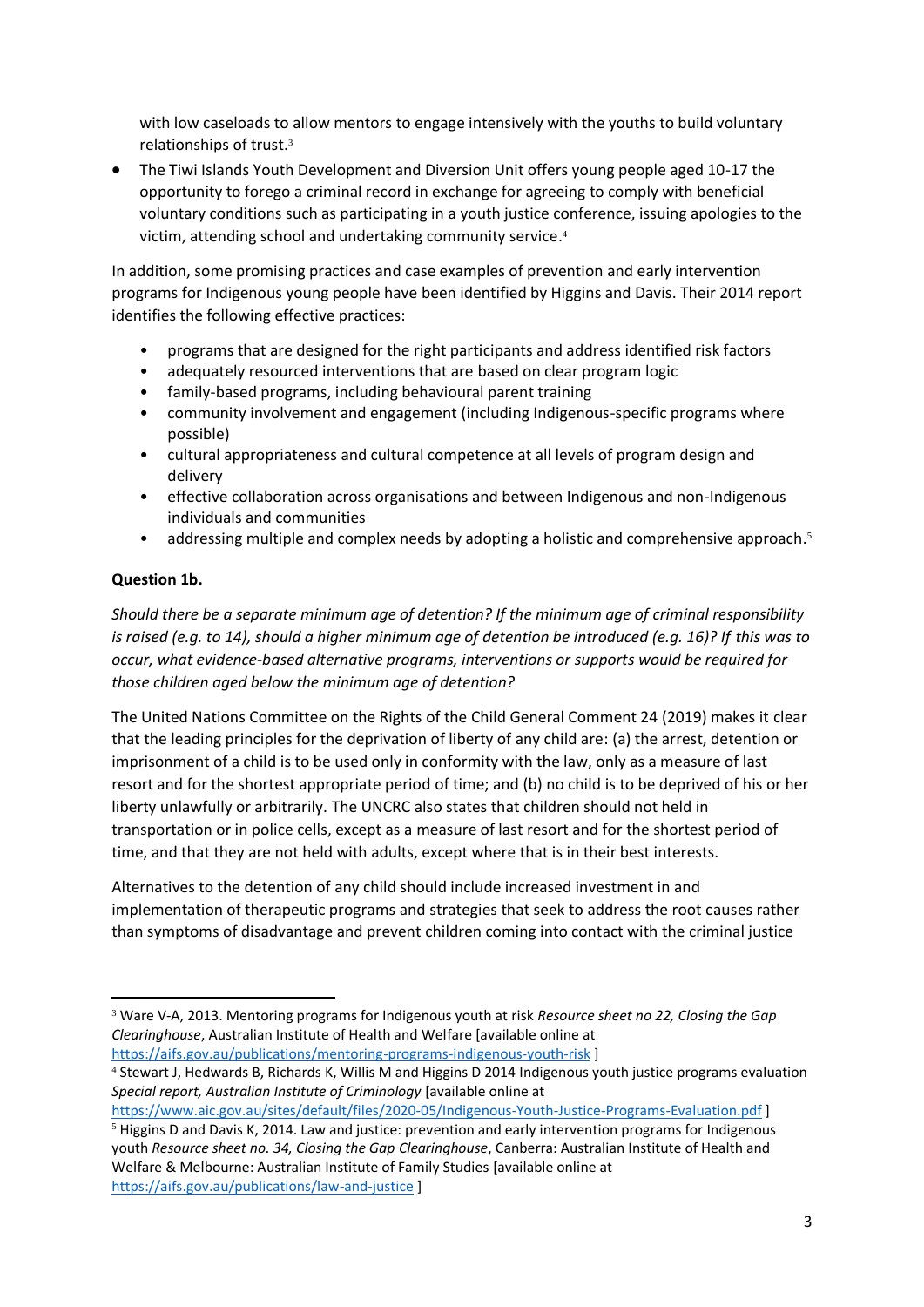system once they reach the age of criminal responsibility. Such programs and strategies should be aimed at the particularly vulnerable groups discussed above.

## **Question 2.**

*How should the overrepresentation of Aboriginal and Torres Strait Islander children in our criminal justice system inform options for the reform of Tasmania's laws on the minimum age of criminal responsibility?*

Reasons for the overrepresentation of Aboriginal and Torres Strait Islander children in the criminal justice system include legal and policy factors, such as restrictive bail laws and conditions and mandatory sentencing laws, and socio-economic factors including a history of social disadvantage, cultural displacement, trauma and grief, alcohol and other drug misuse, cognitive disabilities and poor health and living conditions. (See, for more detail, Australian Human Rights Commission reports *Information concerning Australia's compliance with the International Convention on the Elimination of All Forms of Racial Discrimination* (30 October 2017) and Aboriginal and Torres Strait Islander Social Justice Commissioner, *Social Justice Report 2009).*

Raising the age of criminal responsibility will, in itself, decrease the rate of overrepresentation of Aboriginal and Torres Strait Islander children under youth justice supervision and in detention.

Criminalising the behaviour of young and vulnerable Aboriginal and Torres Strait Islander children simply continues the cycles of disadvantage and makes no positive contribution. Supporting Aboriginal and Torres Strait Islander children to thrive in community and culture rather than become entrenched in the criminal justice system would benefit families and communities more broadly. Reducing the contact of Aboriginal and Torres Strait Islander children and families would also result in financial savings that could be re-invested in community-led initiatives to support children at risk of harm and harmful behaviours.

Aboriginal and Torres Strait Islander-controlled organisations must be at the centre of program design and delivery for Aboriginal and Torres Strait Islander children and their families.

#### **Question 3a.**

*What might be the best approach for protecting the community from the rare cases of serious antisocial or harmful behaviours committed by children aged below the minimum age of criminal responsibility?*

The reform should not allow children to escape responsibility for their actions, but in line with the *Concluding Observations of the Committee on the Rights of the Child* (2019), the Tasmanian Government should actively promote and resource non-judicial measures including therapeutic support, diversionary programs and restorative justice. There is evidence that incarceration of children is criminogenic: the Australian Institute of Health and Welfare has reported on the high levels of recidivism among children subject to custodial sentences (AIHW *Young people returning to sentenced youth justice supervision 2017-2018*, 2019 cited in Public Interest Advocacy Centre Submission to Council of Attorneys General – Age of Criminal Responsibility Working Group review). Detention of itself fails to protect the community. It is not accepted that it is the best approach even for rare cases of serious anti-social or harmful behaviours.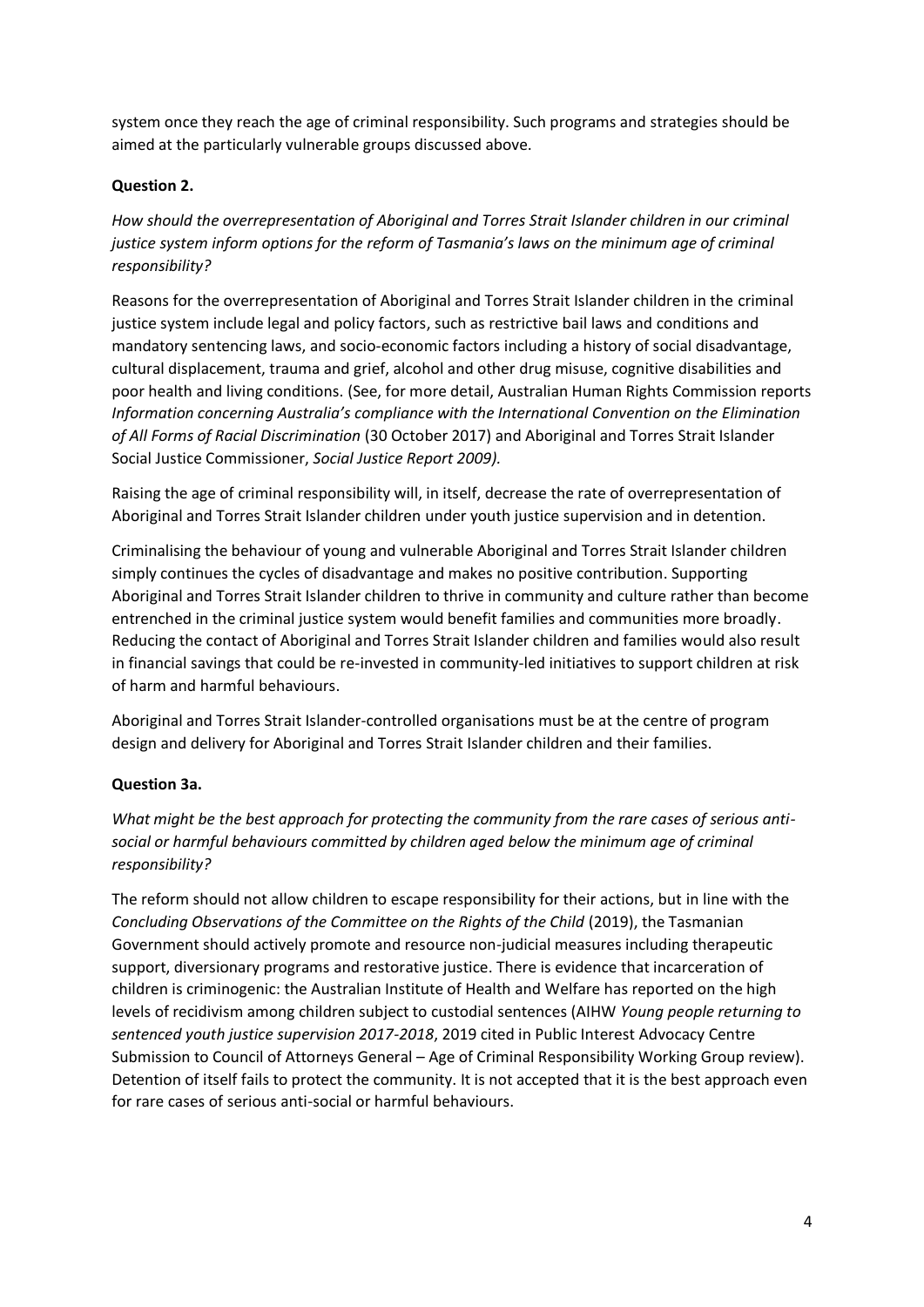#### **Question 3b.**

*If the minimum age of criminal responsibility is raised (e.g. to 14 years), what alternative legal frameworks may be required to ensure children aged below the minimum age who exhibit serious anti-social or harmful behaviour receive appropriate reparative interventions and supports directed at addressing the risk factors for their behaviour? (What sort of competent legal authority should make the decision about the appropriate pathway for the child to take? What criteria or factors should inform that decision?)*

The Children in Care Collective submits that a specialised youth justice court staffed by judicial officers and administrative / court staff who receive additional targeted training would be well placed to make decisions in relation to the appropriate pathway for young offenders. It is our view that traditional penal methods of reducing juvenile crime including juvenile incarceration, overly strict bail conditions and trying juvenile offenders in adults courts are ineffective due to the stigmatising effect on young offenders, criminal behaviour resulting from collective detention, lack of pro-social influences and failure to address the causes of the offending behaviour.

In a study conducted by Griffith University that examined the impact of police cautioning on future youth offending on a birth cohort from 1984, controlled for key risk factors, found that young people who received cautions were significantly less likely to reoffend than young people who appeared in court. This is compelling evidence that a less intrusive youth justice response, even if it is delivered through a court system, can have a positive impact on future propensity to commit crimes.<sup>6</sup>

From a crime prevention perspective, diversion programs and alternative dispute resolution are useful alternative legal frameworks for children below the minimum age. The Victorian experience is that Therapeutic Treatment Orders are a useful tool for managing children for whom a therapeutic intervention is more appropriate than a justice response.

There are existing processes for keeping children in secure facilities in the rare circumstances that their behaviours pose a serious risk to the public and themselves. For example, in New South Wales, involuntary admission to a mental health unit is available under the *Mental Health Act 2007 (NSW)* including in relation to children aged 10 to 13 years.

#### **Question 3c.**

*If the minimum age of criminal responsibility is raised (e.g. to 14 years), but not for all offences, in what contexts or for what offences should it not be raised — should there be 'carve outs' for serious offences like murder or sexual assault?*

There should be no 'carve outs' even for serious offences.

#### **Question 3d.**

*If the minimum age of criminal responsibility remains less than 14 years, or is raised to 14 for some offences only, the presumption of doli incapax would continue to have application in any criminal proceedings against children aged less than 14. Could the test for doli incapax be clarified, refined, or expressed differently in legislation to ensure that it produces more consistent results and operates as* 

<sup>6</sup> Dennison, S., Stewart, A. & Hurren, E. 2006. Police cautioning in Queensland : the impact on juvenile offending pathways*. Trends and Issues in crime and criminal justice. No 306*. Australian Institute of Criminology. [available online at https://www.aic.gov.au/publications/tandi/tandi306]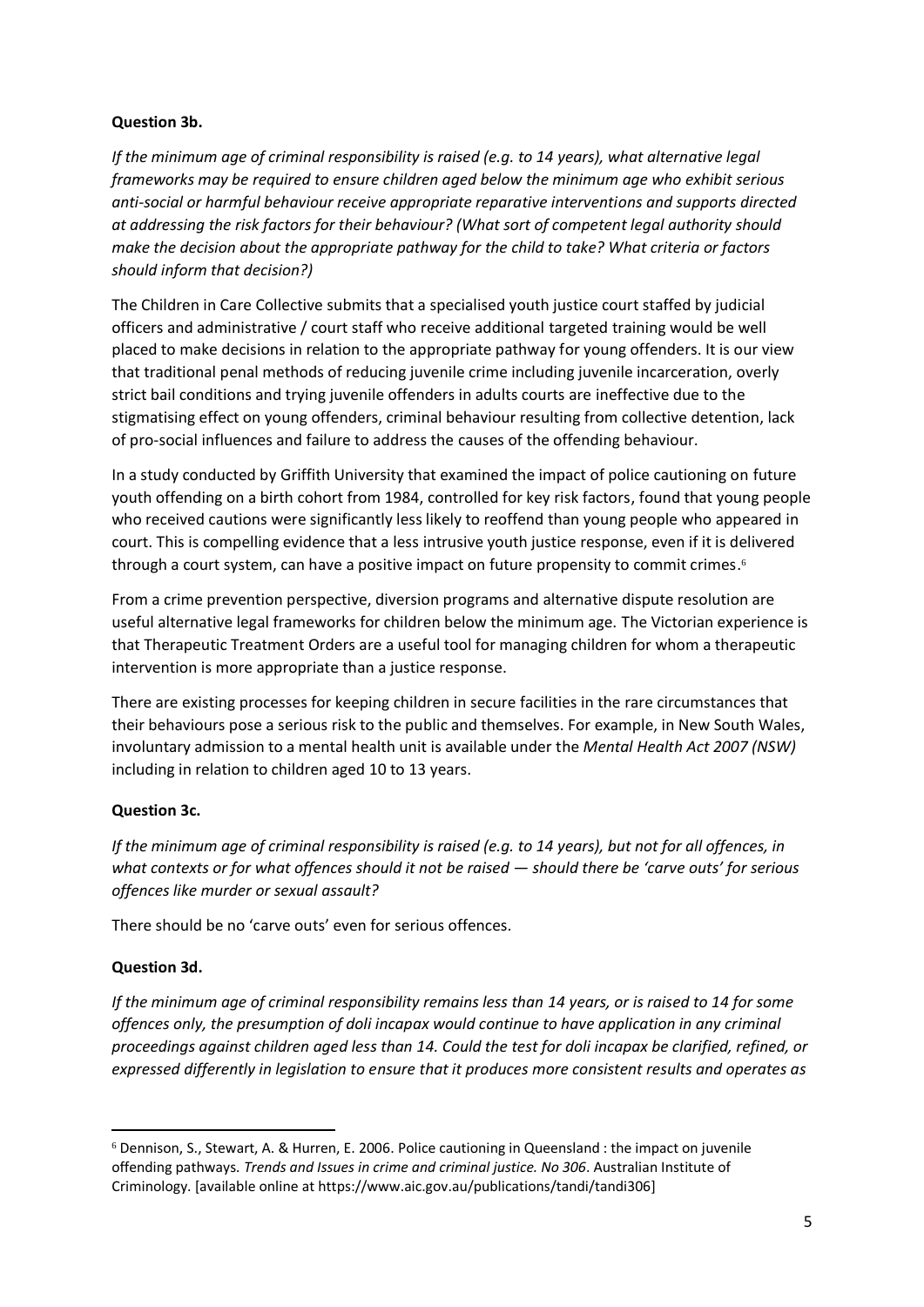*intended — in particular that it is a presumption for the prosecution to rebut, rather than a defence that must be raised by the defence?*

The UN Committee on the Rights of the Child has argued against systems such as *doli incapax* that set a low minimum age of criminal responsibility but have a higher age below which sufficient maturity must be demonstrated. As quoted in the Australian Human Rights Commission (AHRC) Submission to the Council of Attorneys-General Age of Criminal Responsibility Working Group, the UNCRC points out:

*Initially devised as a protective system, it has not proved so in practice. Although there is*  some support for the idea of individualized assessment of criminal responsibility, the *Committee has observed that this leaves much to the discretion of the court and results in discriminatory practices.* 

The AHRC also quotes the former Law Council President, Arthur Moses, who suggested that *doli incapa*x is extremely difficult to apply in court:

*the presumption continues to wreak confusion as to whether the defence or the prosecution bears the burden of proving that a child knew their conduct to be wrong. This leads to errors and results in children being held in custody for lengthy periods of time before the presumption can be led or tested in court, and the child acquitted.*

The Children in Care Collective supports the AHRC recommendations set out in its submission:

#### *Recommendation 2*

That the Australian Government should commission a national review of the operation of doli incapax and its effectiveness in providing protection to children who lack the capacity to understand that what they did is seriously wrong

#### *Recommendation 3*

If doli incapax is retained, Australian Governments should:

- fund legal education for magistrates, prosecution, defence and children in the youth justice system on doli incapax
- adequately resource the legal system to apply the doli incapax test in all cases and ensure pretrial assessments of a child's cognitive and mental capacity are conducted.

#### **Question 4.**

### *What legal, federal, or other implications might arise from Tasmania raising the minimum age of criminal responsibility if other Australian jurisdictions do not?*

There should be no substantive implications for any situation where jurisdictions have different (or differently worded) criminal offences. These differences have existed since time immemorial.

In relation to federal legislation, most obviously, if the age of criminal responsibility for federal offences remains at 10 years and Tasmania raises the minimum age to 14, it would be possible for a 10-year-old to be charged with a federal crime even if they lived in Tasmania. While the CCC would seek to have the federal age similarly raised as a matter of good policy, this should not be a reason to defer the Tasmanian reform.